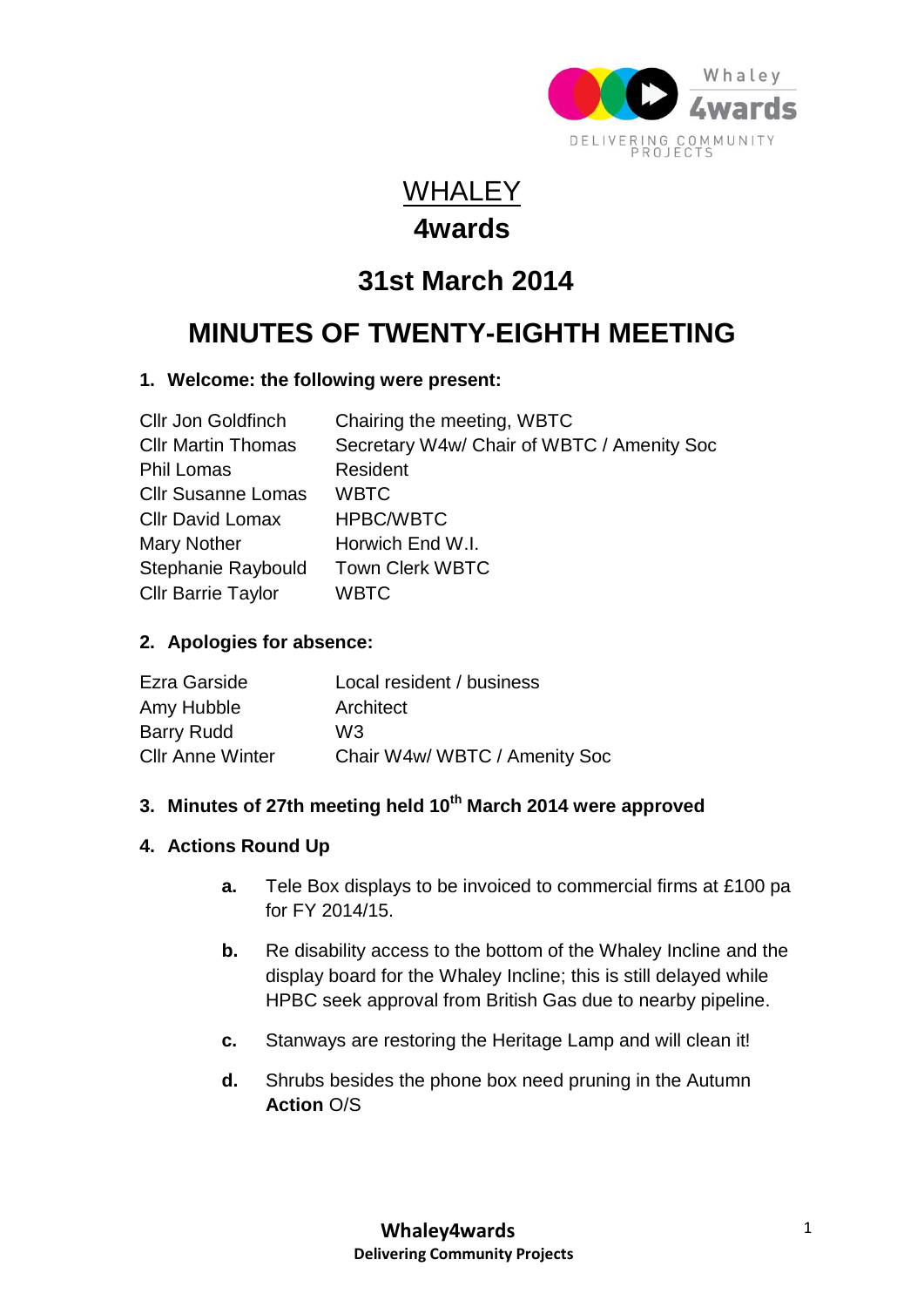

- **e.** It had previously been noted that RSA, Steve Sharp, is unhappy with the existing railway notice boards and is considering ways to get these replaced. These are currently installed so they can be easily removed (they slot on spigots). **Action** Cllr Winter will follow this up with Northern Rail.
- **f.** Any replacement boards would be in a heritage style and positioned so a bench could be located in front.
- **g.** The Town Clerk showed quotes of £1650 for heritage style display board from Leander. A grant of £250 offered by Hope Valley CRP towards this. Grants of up to 40% available from Railway Heritage Trust. Cllr Winter agreed to brief Cllr Pritchard and Robin Wignall.
- **h.** New Bench as there has been no response from the curry house owner, it was agreed to install the unused new bench in front of the Bike Factory and to relocate the existing bench to the Start Lane / Whaley Lane junction, where a base is already in existence.
- **i.** It was agreed to purchase a short bench without back, perhaps in recycled plastic, so that it may be installed in front of the notice board. The previously reported puddling can be sorted at the same time.
- **j.** Display Board for Linear Park ('Bridge 42')– next version Action: Cllr Thomas.
- **5. Village** Entrance Portals
	- **a.** As previously actioned, Cllr Thomas obtained quotes from Malcom Lane Signs on 19<sup>th</sup> March 2014, based on the Newark and Cropwell styles.
	- **b.** Cllr Goldfinch suggested modifications to these, and a larger width of 1250mm be used. A large oval shape to the main board.
	- **c.** Separately Phil Lomas obtained a quotation from Leander on 25<sup>th</sup> March 2014. Their costs are lower and the process should make for a longer lasting design. A visit is planned to Leander to see the process, for Friday11<sup>th</sup> April. (It was subsequently agreed, at Leander, that the posts would be in British Racing Green, with a ball top in Pantone Yellow, and a Pantone Yellow moulded band would be applied mid-height).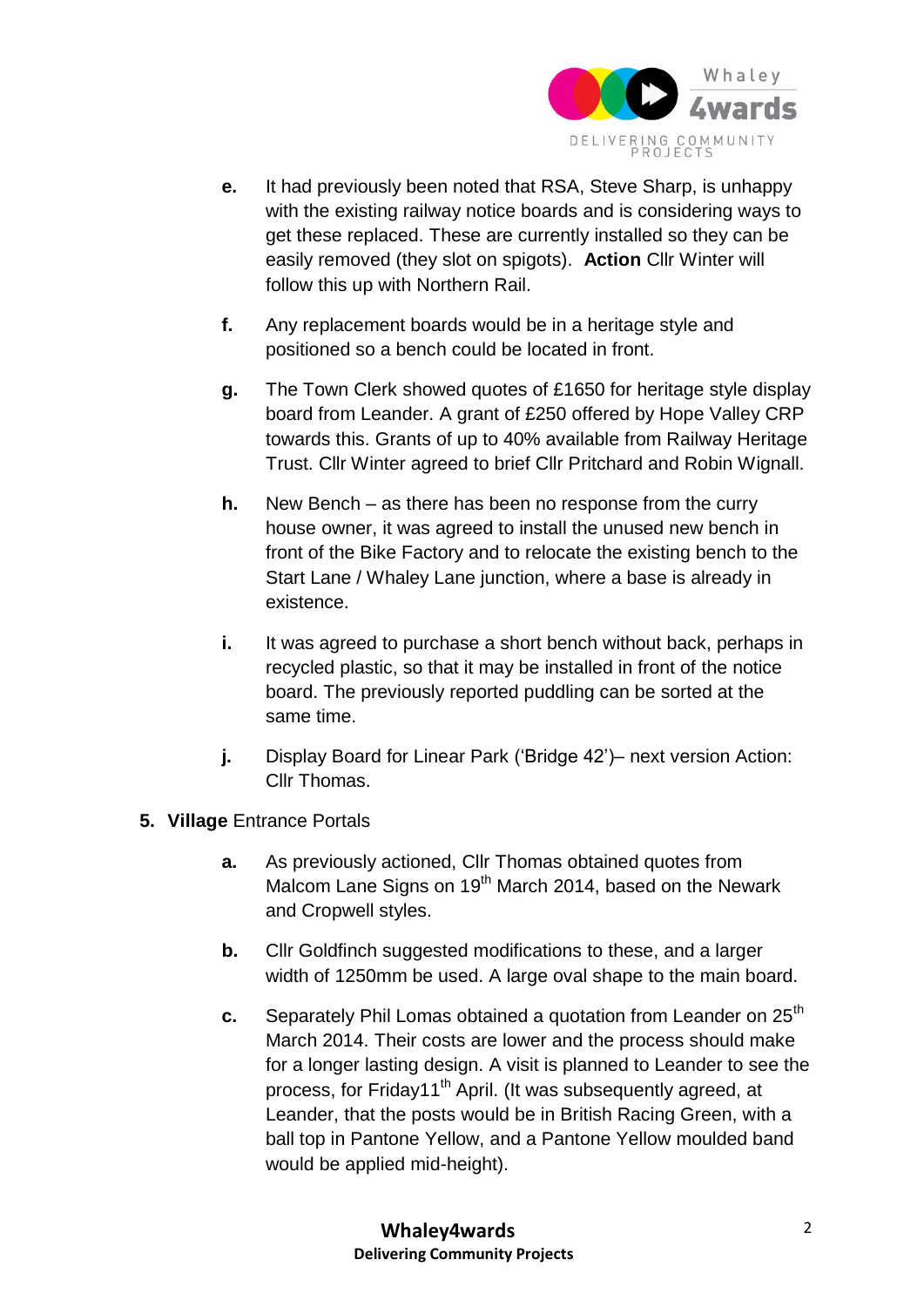

- **d.** Cllr Thomas was delegated to prepare a briefing paper to WBTC to obtain authority for this project. A budget of £7500, including planning permissions and installation was suggested.
- **e.** The Town Clerk to investigate highways permissions and **licences**
- **f.** Locations proposed: i. Chapel Road before Elnor junction, ii. Whaley Ln iii. Top Macclesfield Rd, iv. Long Hill Layby and Bridgemont opposite old turning to hamlet.
- **g.** Cllrs Goldfinch & Thomas to survey the Macc Road site.
- **h.** The motif would be "Welcome to Whaley Bridge" (it was subsequently agreed that a strap line would be added "Twinned with Tymbark" and a Polish flag besides that).
- **i.** A fixed board underneath would be provided to advertise the next upcoming event.
- **6.** Memorial Plaques
	- **a.** This idea raised by Cllr Goldfinch was shared with HPBC. Helen Pakpahan recommends these be incorporated into a trail.
	- **b.** The design must be in keeping with the Conservation Area guidelines, and permission from Jo Brooks obtained.
	- **c.** It was agreed to discuss this further at the next meeting.
	- **d.** David Brown has offered to support this project.
- **7.** World War 1 Commemorations & Grants
	- **a.** It was agreed that suggestions from the community was required and a way to get people involved identified.
	- **b.** People who might participate (some of whom have already offered) are: Julian Thompson who is researching all the Whaley participants; Pat Williamson who has already given the Living History group a talk on parcels sent to soldiers at the front; Damien wild; Andy of Whaley Antiques; George Tomlinson; Library; Chris Simpson; Tony Beswick; Nye & Sue Rowlands and the Living History group etc.